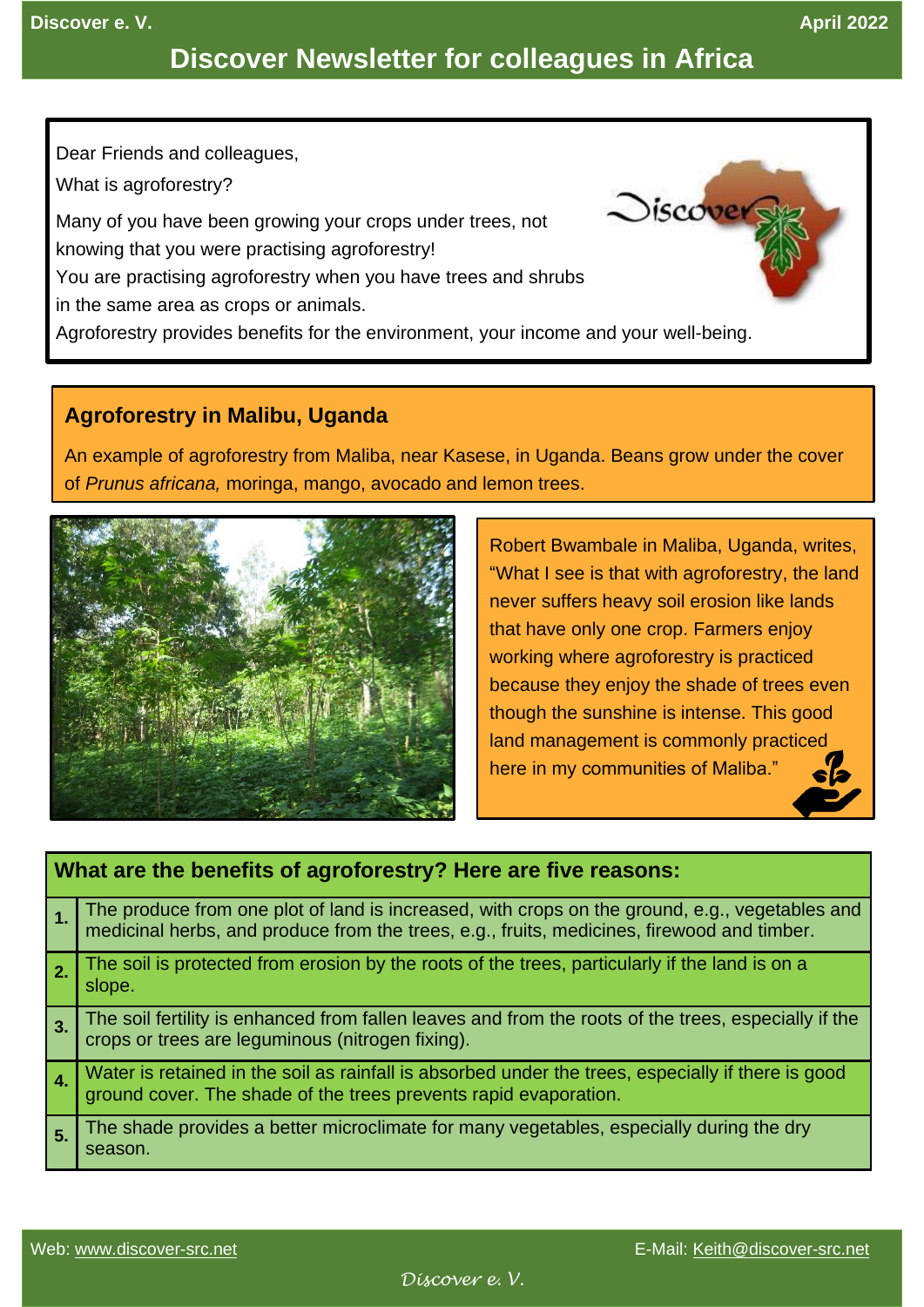#### **Discover e. V. April 2022**

# **Discover Newsletter for colleagues in Africa**

#### **Which trees are best for agroforestry?**

I would like to ask you to give me your opinion! Different trees have different benefits as stated above, e.g., to increase soil fertility, to provide shade, to provide fruit or nuts for nutrition or sale, or timber for building.

It is good to have a variety of species, and to make sure that some are native. The international "Plant for the Planet" organisation recommends that on plots of less than 1 hectare (2.5 acres) at least 3 different species should be planted, and on larger plots at least 5 different species. No species should represent more than 60%, and at least 30% should be indigenous.

Please look carefully at the pictures below. These show the enormous benefits of trees and keeping the ground covered, ideally with cover crops.







### **Multiple Benefits from Agroforestry**



Low biodiversity in seeds or in associated wildlife

Leached or degrated soils with low natural inputs

and impoverishment of soils

*Discover e. V.*